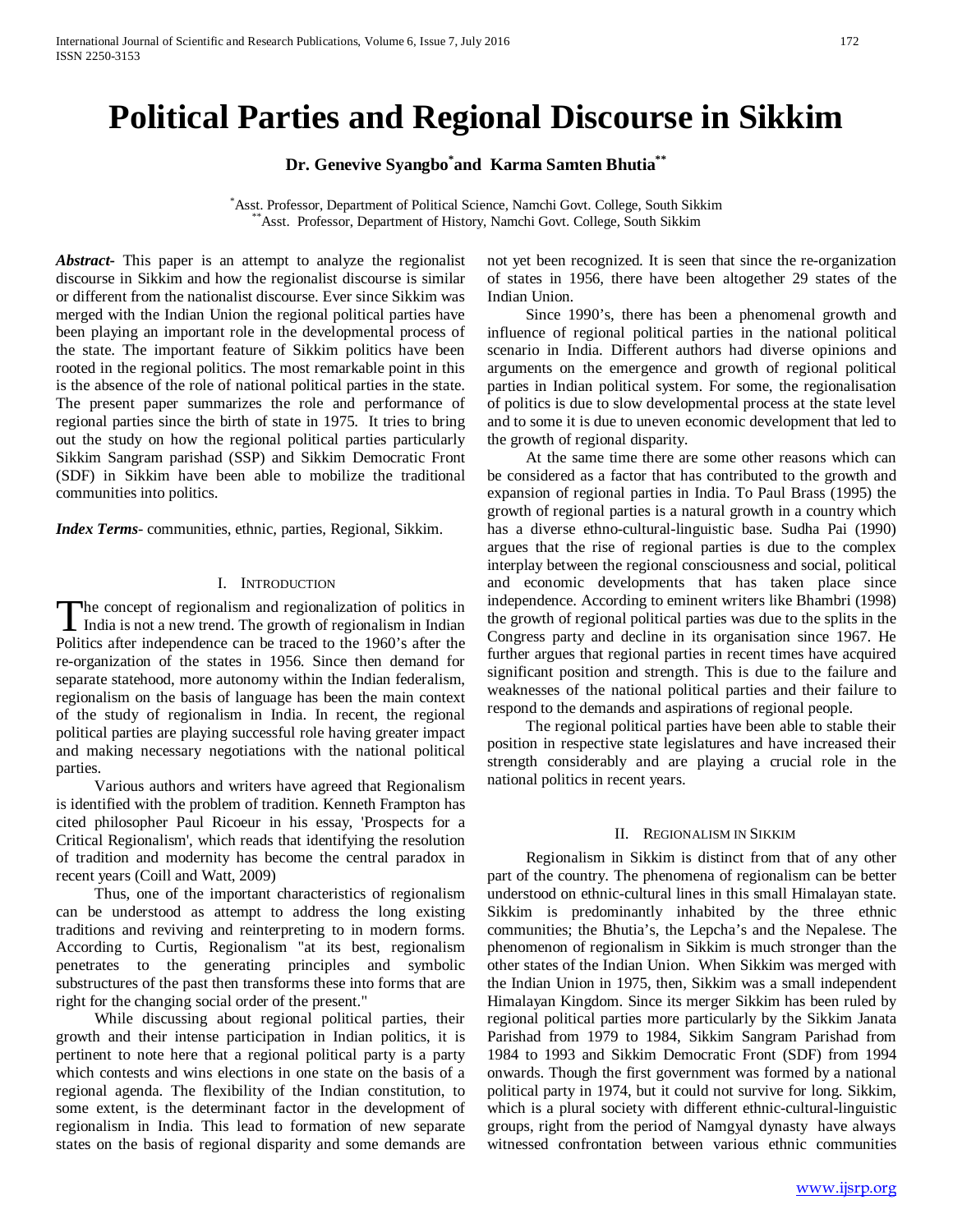regarding the issue of distinct cultural and social values. These groups often claim for separate recognition as a distinct community as well as constitutional recognition. For example, the Limboo's and the Tamang's claim that they are a separate socio-cultural community and therefore they are different from the Nepalese which can be broadly categorized into Aryans and Mongoloids (Gurung, 2011, p.156). The issue of preservation of regional identity in Sikkim was evident even before the merger. The identity preservation issue was more prominent among the Bhutia's and the Lepcha's. Historical reports presents that the Lepcha's and the Tsong's (Limboos) often resented Bhutia domination in Sikkim which lasted for 333 years (1642-1974). The formation of a political party– Sikkim Independent Front Party by Ruth Karthak in 1966 which concentrated in the articulation of social, economic and political grievances of the Lepchas in Sikkim also provides evidences to this. Thus, the ethnic divisions and the feeling of community identity is not a new phenomenon in Sikkim. More significantly it got accentuated after the merger of Sikkim with the Indian Union and after the growth of regional political parties in the state.

 Sikkim being a traditional plural society, the regional political parties have been playing their political game on traditional bonds and relations. These political parties use ethnic mobilization for their support base and eventually they become successful in capturing political power. The people belonging to different communities support parties in order to attain their objectives. The fear of negligence of their community has also been one of the reasons why people always supported some or the other regional political parties in the state. Another factor also may be noted here that as in many parts of the country it is the regional political parties, which was able to bring necessary developments to the region. That is also the reason why national political parties have been functioning with a regional base. The national political parties have never been successful in capturing power in Sikkim. These parties always align with one or the other regional party in contesting the election in the state.

 With the inception of democracy in Sikkim in 1975 it was expected that politics based on ethnic-cultural identity would gradually disappear. But as far as political mobilization is concerned, ethnic-cultural identities still rules the political scene in Sikkim. During the regime of Nar Bahadur Bhandari some of the Sikkimese communities like Rai, Tamang, Manger, Limboo, Gurung, Sunuwar were excluded from the status of Other Backward Class category in the state. This created the feeling of alienation and discrimination among various groups. Sikkim Democratic Front, a regional political party was formed which campaigned on the issue of the identity of the left out communities from the OBC list. SDF also came up with the issue of giving the constitutional Schedule Tribe status to the Tamang and Limboo communities. Therefore in Sikkim regional feeling is much stronger than in any part of the country except in some North East States. The existence of national political party and their survival story is seldom found as these political parties have failed to become popular among the Sikkimese people. Another important factor to be noted in the context of the national political party being unpopular in the state is that, Sikkim a young state of the Indian Union has always been away from the real state structure of India. National integration is very loose and we do not find any regional political party talking very strongly in terms of national integration. Also, National political parties never tried to bridge the gap. The regional parties in the state have their focus on regional issues only. But only in recent years, the Sikkim Democratic Front (SDF) is been able to bring the state in the national streamline.

 Since long, there has been a continuous demand for the recognition of ethnic languages in Sikkim. In 1995-96 six languages of Nepali sub-groups were granted official status (Gurung, 2011, p.416). As mentioned earlier, political parties in Sikkim have always resorted to ethnic-political mobilization. More particularly the regional parties like Sikkim Sangram Parishad (SSP) and Sikkim Democratic Front (SDF) which have ruled Sikkim for more than a decade have mobilized on ethnic lines for their electoral gain and political purposes. Many other political parties in Sikkim have also been founded on distinct regional lines. The parties like the Sikkim Congress (Revolutionary) have been formed with a distinct regional base. The smaller political parties which have not been successful in elections function more or less like a pressure group. The parties like the Sikkim Congress (Revolutionary) and the Sikkim Gorkha Prajatantrik party have their base on supporting the interest of a concerned community contributing for the regional bias in the state.

 The demand of Sikkimese identity is a long debated issue which was presented in a different way in the pre-merger period and after the merger of Sikkim. The issue of Sikkimese identity became prominent in 1940's with the rise and the growth of many political parties and socio-cultural organizations. For political parties like Sikkim Sangram Parishad, Sikkimese identity was associated with the issue of De-merger of Sikkim with India. For the existing ruling regional political party, Sikkimese identity includes the socio-cultural and political aspects of all the three ethnic groups in the state. This has led to the concentration more on the community interest and emergence of community identity consciousness which has further led to the formation of organizations on ethnic lines. For instance, the Renjyong Mutanchi Rong Ong Seyzum (Sikkim Lepcha Youth Association) demand for separate identity for the Lepcha's who are considered to be the original inhabitants of Sikkim and their protection against the Bhutias. Akhil Sikkim Kirat Limboo Chumlung, the Limboo organization claims that Limboos are not Nepalese and the other organizations being the Bhutia Organization like Survival Sikkimese and SIBLAC– Sikkim Bhutia Lepcha Apex Committee, Sikkim Sherpa Association etc.

 Therefore the identity factor in Sikkim is seen to be interwoven with various communities. It is noted that political parties operate within ethnic lines and the political parties rely on these communities for electoral support in the state. In Sikkim, regional political parties identify themselves with one or the other ethnic communities. For example, the National party, Congress (I) is always backed by the Tribal's in Sikkim, the Sikkim Sangram Parishad was the party of the Upper Caste community and the Sikkim Democratic Party is termed to be the party of the OBCs. Thus in Sikkim politics centers on ethnic identity and issues. The absence of an organized opposition political party in the state and the dominance of one regional political party for more than a decade is one of the striking feature of Sikkim regional politics. Regional political parties like the SSP and the SDF has developed due to the presence of socio